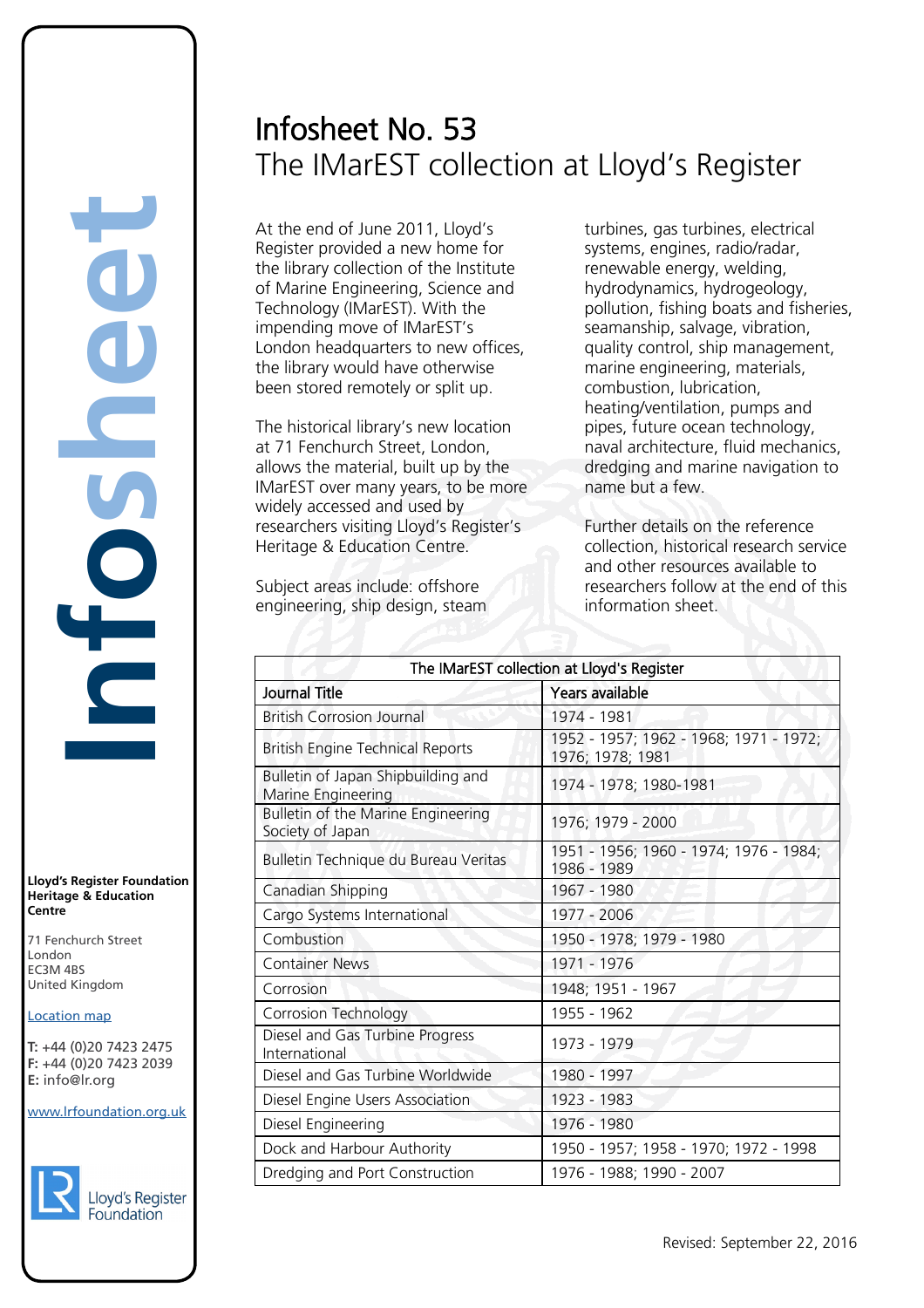# **Infosheet** TOSheet rd's Register Foundat<br>
itage & Education<br>
tre<br>
Eenchurch Street<br>
don<br>
M 4BS<br>
ted Kingdom<br>
ation map<br>
44 (0)20 7423 2475<br>
44 (0)20 7423 2039<br>
nfo@lr.org

**Lloyd's Register Foundation Heritage & Education Centre**

71 Fenchurch Street London EC3M 4BS United Kingdom Information Services EC3M 4BS

### **Location map**

T: +44 (0)20 7423 2475 **F:** +44 (0)20 7423 2039 Fax: +44 (0)20 7423 2039 **E:** info@lr.org  $F \rightarrow (0/20.7 + 25.205)$ 



| Drydock                                                                                                  | 1979 - 1985; 1986 - 2005                                                        |  |  |
|----------------------------------------------------------------------------------------------------------|---------------------------------------------------------------------------------|--|--|
| Engineer                                                                                                 | 1857 - 1860; 1862 - 1863; 1870 - 1881;<br>1883 - 1974; 1976 - 1977; 1979 - 1993 |  |  |
| Engineering                                                                                              | 1872 - 1968; 1969 - 1993                                                        |  |  |
| Euroil                                                                                                   | 1990 - 1996; 1997-1998                                                          |  |  |
| Fast Ferry International                                                                                 | 1989 - 2006                                                                     |  |  |
| General Electricity Company (GEC)<br>Journal of Research                                                 | 1951 - 1957                                                                     |  |  |
| General Electricity Company (GEC)<br>Journal of Science and Technology                                   | 1967 - 1978                                                                     |  |  |
| Hansa                                                                                                    | 1951 - 1971; 1972 - 2006                                                        |  |  |
| Harts Exploration and Production (EP)<br>(ex. Euroil)                                                    | 2000 - 2002                                                                     |  |  |
| Hazardous Cargo Bulletin                                                                                 | 1980 - 2002                                                                     |  |  |
| High Speed Surface Craft                                                                                 | 1985 - 1988                                                                     |  |  |
| Holland Shipbuilding                                                                                     | 1966 - 1984; 1986 - 2005                                                        |  |  |
| Hovering Craft and Hydrofoil                                                                             | 1963 - 1979                                                                     |  |  |
| <b>Industrial Lubrication</b>                                                                            | 1967 - 1971                                                                     |  |  |
| Industrial Lubrication and Tribology                                                                     | 1973 - 1974; 1975 - 1991 (1974 vol 26<br>missing)                               |  |  |
| Institution of Engineers and Shipbuilders<br>in Scotland                                                 | 1974; 1975 - 1989; transactions                                                 |  |  |
| Institution of Engineers in Scotland<br>(including Scottish shipbuilders<br>association)                 | 1866 - 1875                                                                     |  |  |
| Institution of Mechanical Engineers<br>(I.Mech.E) Journal of Engnieering for the<br>Maritime Environment | 2002 - 2007                                                                     |  |  |
| Institution of Mechanical Engineers<br>(I.Mech.E) Student Transactions                                   | 1955 - 1969                                                                     |  |  |
| Institution of Mechnical Engineers<br>(I.Mech.E) Automobile Division<br>Proceedings                      | 1947 - 1970                                                                     |  |  |
| International Council for the Exploration<br>of the Sea (ICES) journal of marine<br>science              | 2002-2007                                                                       |  |  |
| International Journal of Offshore and<br>Polar Engineering                                               | 1995 - 2002                                                                     |  |  |
| International Journal of Refrigeration                                                                   | 1978 - 1984                                                                     |  |  |
| International Oceans Systems                                                                             | 1998 - 2006                                                                     |  |  |
| International Shipbuilding Progress                                                                      | 1954 - 1987; 1996 - 2003                                                        |  |  |
| International Underwater Systems<br>Design                                                               | 1986 - 1997                                                                     |  |  |
| Ishikawajima-Harima Heavy Industries<br>Co. (IHI) engineering review                                     | 1981 - 2002                                                                     |  |  |
| Japan Shipbuilding and Marine<br>Engineering                                                             | 1966 - 1969; 1971 - 1977                                                        |  |  |
| Journal of American Society of Naval<br>Engineers                                                        | 1918 - 1931; 1939 - 1955; 1957 - 1961                                           |  |  |
| Journal of Maritime Law and Commerce                                                                     | 1972 - 1982                                                                     |  |  |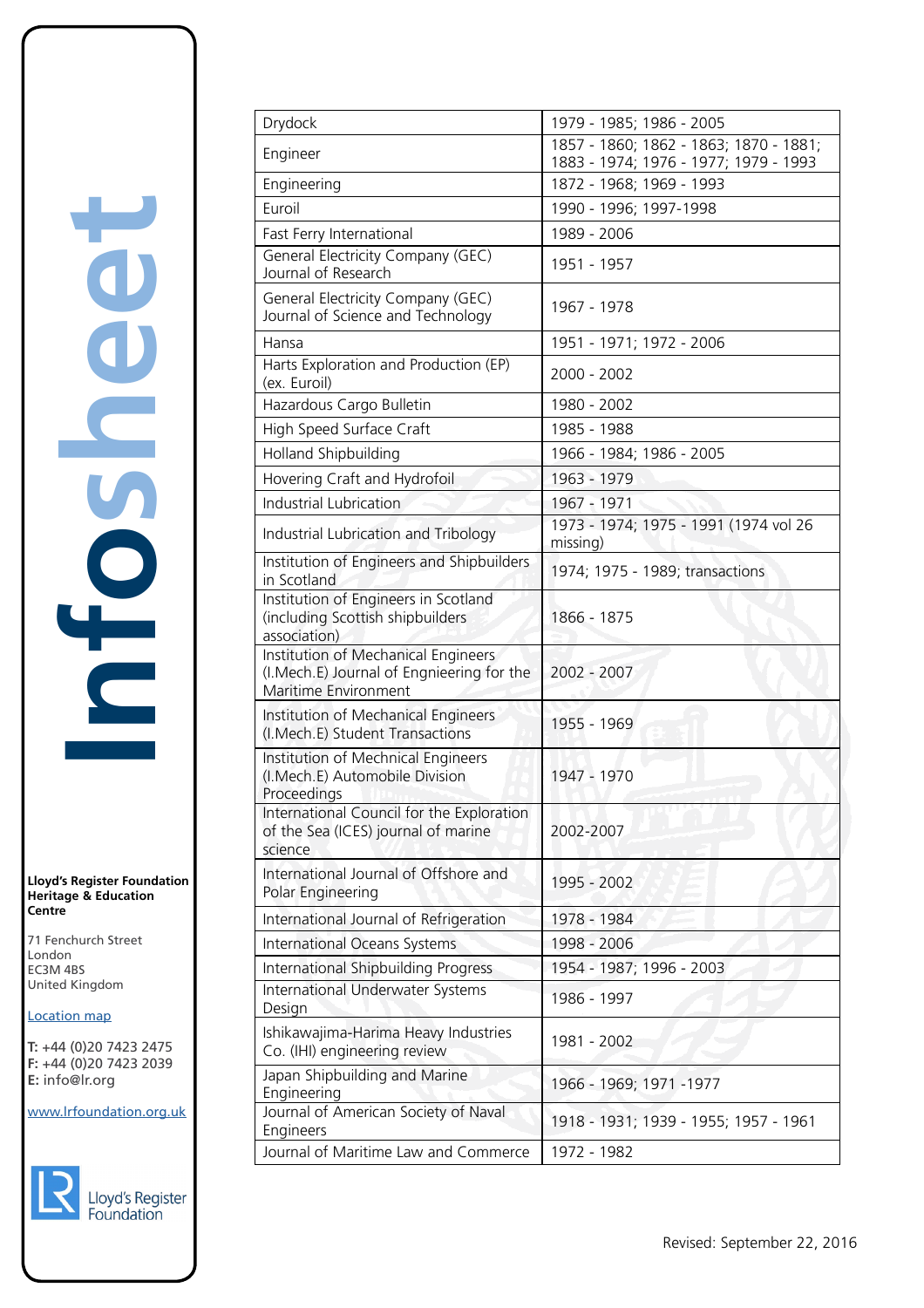**Lloyd's Register Foundation Heritage & Education Centre**

71 Fenchurch Street London EC3M 4BS United Kingdom Information Services EC3M 4BS

### **Location map**

T: +44 (0)20 7423 2475 **F:** +44 (0)20 7423 2039 Fax: +44 (0)20 7423 2039 **E:** info@lr.org  $F \rightarrow (0/20.7 + 25.205)$ 



| Journal of Naval Engineering                                   | 1951 (July); 1957 (Jan/Dec); 1958<br>(Jan/Jun); 1960 (Mar/Dec); 1961<br>(Jun/Dec); 1962 (Jun/Dec); 1963<br>(Jun/Dec); 1964 (Jun/Dec); 1965<br>(Jun/Dec); 1966 (Jun); 1970 (Jun/Dec);<br>1971 (Dec); 1972 (Jun/Dec); 1973 (Jun);<br>1974 (Jun/Dec); 1975 (Jun/Dec); 1976<br>(Jun/Dec); 1977 (Dec); 1978 (Jun/Dec);<br>1979 (Jun/Dec); 1980 (Jun/Dec); 1981<br>(Jun/Dec); 1982 (Jun); 1983 (Dec); 2000<br>(Dec); 2007 (Dec); 2009 (Dec); 2010<br>(Jun/Dec) |
|----------------------------------------------------------------|----------------------------------------------------------------------------------------------------------------------------------------------------------------------------------------------------------------------------------------------------------------------------------------------------------------------------------------------------------------------------------------------------------------------------------------------------------|
| Journal of Navigation                                          | 1972 - 1982                                                                                                                                                                                                                                                                                                                                                                                                                                              |
| Journal of the Honourable Company of<br><b>Master Mariners</b> | 1947 - 1981                                                                                                                                                                                                                                                                                                                                                                                                                                              |
| Journal of the Institute of Energy                             | 1979 - 1996                                                                                                                                                                                                                                                                                                                                                                                                                                              |
| Journal of the Institute of Fuel                               | 1930 - 1932; 1936 - 1940; 1941 - 1964;<br>1967 - 1972; 1975 - 1978                                                                                                                                                                                                                                                                                                                                                                                       |
| Journal of the Institution of Engineers,<br>Australia          | 1949 - 1962                                                                                                                                                                                                                                                                                                                                                                                                                                              |
| Journal of the Institution of Navigation                       | 1948 - 1971                                                                                                                                                                                                                                                                                                                                                                                                                                              |
| Journal of the Society for Underwater<br>Technology            | 1975 - 2006                                                                                                                                                                                                                                                                                                                                                                                                                                              |
| Lloyd's Ship Manager                                           | 1984 - 2002                                                                                                                                                                                                                                                                                                                                                                                                                                              |
| Lubrication Engineering                                        | 1954 - 1971; 1973 - 1976; 1980 - 2002                                                                                                                                                                                                                                                                                                                                                                                                                    |
| Marine Engineer                                                | 1880 - 1906                                                                                                                                                                                                                                                                                                                                                                                                                                              |
| Marine Engineer and Naval Architect                            | 1907 - 1931; 1933 - 1972                                                                                                                                                                                                                                                                                                                                                                                                                                 |
| Marine Engineering and Shipping<br>Review                      | 1948 - 1952                                                                                                                                                                                                                                                                                                                                                                                                                                              |
| Marine Engineering Digest                                      | 1981 - 1989                                                                                                                                                                                                                                                                                                                                                                                                                                              |
| Marine Engineering Log                                         | 1956 - 1988                                                                                                                                                                                                                                                                                                                                                                                                                                              |
| Marine Engineers Review (India)                                | 1980 - 1984                                                                                                                                                                                                                                                                                                                                                                                                                                              |
| Marine Log                                                     | 1989 - 2002                                                                                                                                                                                                                                                                                                                                                                                                                                              |
| Marine Observer                                                | 1961 - 1966; 1970 - 1982                                                                                                                                                                                                                                                                                                                                                                                                                                 |
| <b>Marine Pollution Bulletin</b>                               | 1977 - 1994                                                                                                                                                                                                                                                                                                                                                                                                                                              |
| Marine Propulsion International                                | 1979 - 1998; 2000 - 2007                                                                                                                                                                                                                                                                                                                                                                                                                                 |
| <b>Marine Structures</b>                                       | 1995 - 2006                                                                                                                                                                                                                                                                                                                                                                                                                                              |
| Marine Technology Society Journal                              | 1966 - 1984; 1986; 1989 - 1995                                                                                                                                                                                                                                                                                                                                                                                                                           |
| Marine Week                                                    | 1974 - 1977; 1979                                                                                                                                                                                                                                                                                                                                                                                                                                        |
| Mariner's Mirror                                               | 1965 - 1976                                                                                                                                                                                                                                                                                                                                                                                                                                              |
| Mariner's Weather Log                                          | 1979 - 1982                                                                                                                                                                                                                                                                                                                                                                                                                                              |
| Maritime History                                               | 1971 - 1975                                                                                                                                                                                                                                                                                                                                                                                                                                              |
| Maritime Policy and Management                                 | 1978 - 1979; 1985 - 1992                                                                                                                                                                                                                                                                                                                                                                                                                                 |
| Mitsubishi Heavy Industries Technical<br>Review                | 1965 - 1999                                                                                                                                                                                                                                                                                                                                                                                                                                              |
| Motor Ship                                                     | 1920 - 1939; 1942 - 1995; 1997 - 2008                                                                                                                                                                                                                                                                                                                                                                                                                    |
| Motorboat and Yachting                                         | 1951 - 1972; 1974 - 1979                                                                                                                                                                                                                                                                                                                                                                                                                                 |
| Nautical Magazine                                              | 1968 - 1983                                                                                                                                                                                                                                                                                                                                                                                                                                              |
| Naval Architect                                                | 1974 - 2008                                                                                                                                                                                                                                                                                                                                                                                                                                              |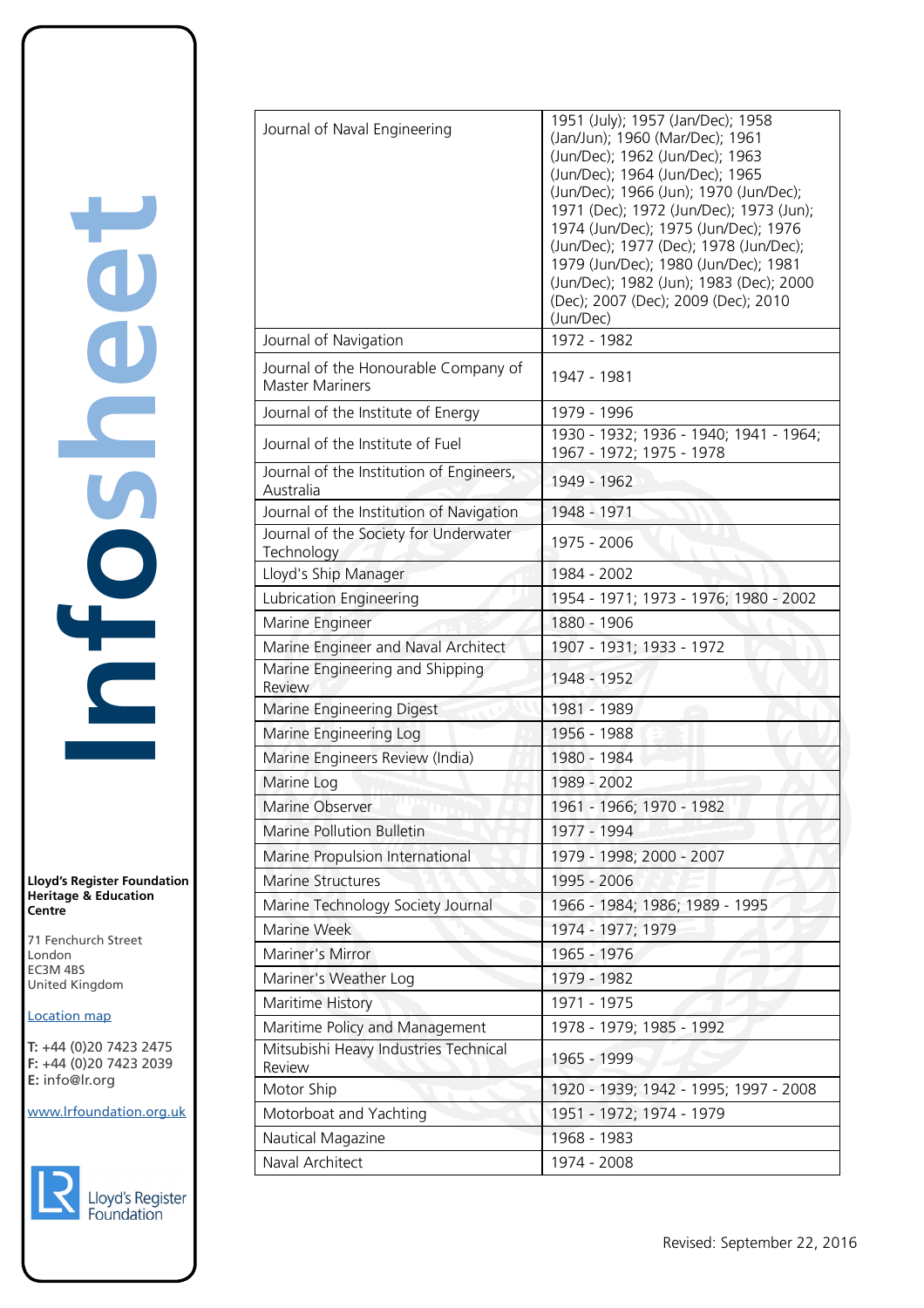**Lloyd's Register Foundation Heritage & Education Centre** rd's Register Foundat<br>
itage & Education<br>
tre<br>
Eenchurch Street<br>
don<br>
M 4BS<br>
ted Kingdom<br>
ation map<br>
44 (0)20 7423 2475<br>
44 (0)20 7423 2039<br>
nfo@lr.org

**Infosheet**

71 Fenchurch Street London EC3M 4BS United Kingdom Information Services

### **Location map**

T: +44 (0)20 7423 2475 **F:** +44 (0)20 7423 2039 Fax: +44 (0)20 7423 2039 **E:** info@lr.org  $F \rightarrow (0/20.7 + 25.205)$ 

EC3M 4BS



| Naval Architecture and Ocean<br>Engineering                                               | 1978 - 1979; 1982 - 1984; 1987 - 1993                        |  |  |
|-------------------------------------------------------------------------------------------|--------------------------------------------------------------|--|--|
| Naval Engineer's Journal                                                                  | 1962 - 1977; 1980 - 2002 and<br>Cumulative Index 1889 - 1979 |  |  |
| Naval Forces                                                                              | 1981 - 1990; 1992 - 2006                                     |  |  |
| Noroil                                                                                    | 1980 - 1982; 1985 - 1990                                     |  |  |
| North East Coast Institution of Engineers<br>and Shipbuilding (NECIES transactions)       | 1884 - 1992                                                  |  |  |
| Northern Offshore                                                                         | 1975 - 1977                                                  |  |  |
| Norwegian Maritime Research                                                               | 1975 - 1982                                                  |  |  |
| Norwegian Shipping News                                                                   | 1980 - 1981                                                  |  |  |
| Ocean Challenge                                                                           | 2002 - 2005                                                  |  |  |
| Ocean Industry                                                                            | 1969 - 1973; 1975 - 1976; 1980 - 1992                        |  |  |
| Offshore                                                                                  | 1993 - 2002                                                  |  |  |
| Offshore Engineer                                                                         | 1977 - 1999; 2001                                            |  |  |
| Power Engineer                                                                            | 2001 - 2006                                                  |  |  |
| Proceedings of the US naval institute                                                     | 1984 - 1998                                                  |  |  |
| <b>Rivers and Harbours</b>                                                                | 1957 - 1962                                                  |  |  |
| Safety at Sea                                                                             | 1967 - 1975; 1978 - 1984; 1986 - 2008                        |  |  |
| Scandinavian Shipping Gazette                                                             | 1971 - 1976                                                  |  |  |
| Schiff und Hafen                                                                          | 1951 - 2005                                                  |  |  |
| <b>Scientific Lubrication</b>                                                             | 9155 - 1966                                                  |  |  |
| Sea Technology                                                                            | 1996 - 2003                                                  |  |  |
| Seatrade (review)                                                                         | 1979 - 2008                                                  |  |  |
| Selected papers from the Journal fo the<br>Society of Naval Architects of Japan           | 1968 - 1974                                                  |  |  |
| Selected papers of the Chinese Society<br>of Naval Architecture and Marine<br>Engineering | 1985 - 2000                                                  |  |  |
| Ship and Boat Builder                                                                     | 1950 - 1954; 1957 - 1967                                     |  |  |
| Ship and Boat International                                                               | 1968 - 1975; 1978 - 1982; 1985 - 1999;<br>2001 - 2007        |  |  |
| Ship Repair and Maintenance<br>International                                              | 1971 - 1975                                                  |  |  |
| Shipbuilding and Shipping Record                                                          | 1924 - 1974                                                  |  |  |
| Shipcare and Maritime Management                                                          | 1979 - 1996                                                  |  |  |
| Shipcare International                                                                    | 1977 - 1978                                                  |  |  |
| <b>Shipping Statistics</b>                                                                | 1979 - 2007                                                  |  |  |
| Shipping World                                                                            | 1950 - 1967                                                  |  |  |
| Society of Automobile Engineers (SAE)<br>Journal                                          | 1950 - 1961                                                  |  |  |
| Society of Naval Architects and Marine<br>Engineer Journal of Ship Production             | 1985 - 2006                                                  |  |  |
| Society of Naval Architects and Marine<br>Engineers Journal of Ship Research              | 1979 - 2006                                                  |  |  |
| Society of Naval Architects and Marine<br><b>Engineers Marine Technology</b>              | 1964 - 2001                                                  |  |  |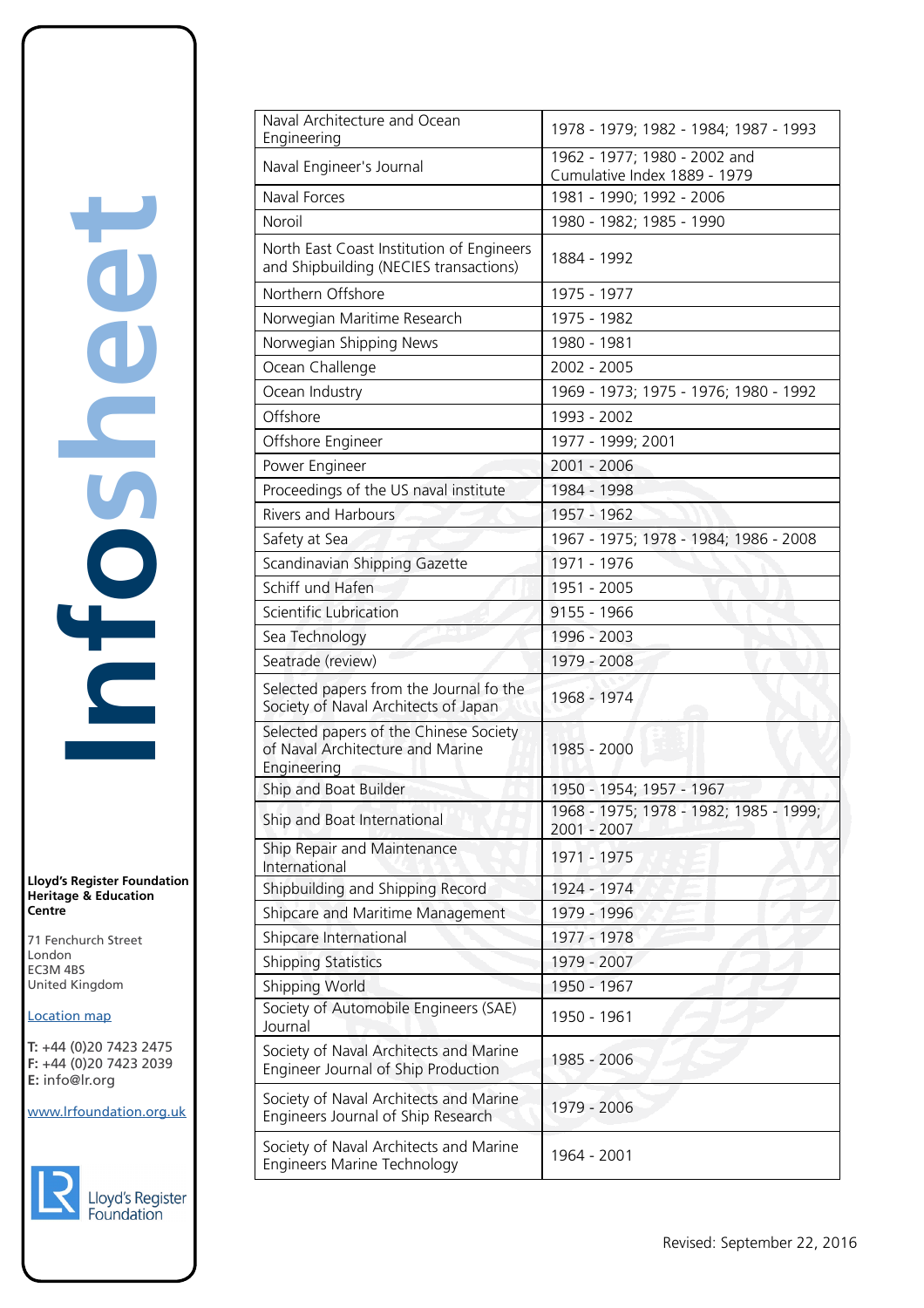**Infosheet** rd's Register Foundat<br>
itage & Education<br>
tre<br>
Eenchurch Street<br>
don<br>
M 4BS<br>
ted Kingdom<br>
ation map<br>
44 (0)20 7423 2475<br>
44 (0)20 7423 2039<br>
nfo@lr.org E

**Lloyd's Register Foundation Heritage & Education Centre**

71 Fenchurch Street 7 Thematen Server<br>London EC3M 4BS United Kingdom

### **Location map**

T: +44 (0)20 7423 2475 **F:** +44 (0)20 7423 2039 Fax: +44 (0)20 7423 2039 **E:** info@lr.org  $F \rightarrow (0/20.7 + 25.205)$ 

EC3M 4BS

www.lrfoundation.org.uk



Lloyd's Register Foundation

| Society of Naval Architects and Marine<br><b>Engineers Transactions</b>                        | 1893 - 2000                      |
|------------------------------------------------------------------------------------------------|----------------------------------|
| Society of Naval Architects of Japan<br>60th Anniversary Series                                |                                  |
| <b>Sulzer Technical Review</b>                                                                 | 1960 - 1982                      |
| Surveyor                                                                                       | 1974 - 1982                      |
| Tanker and Bulk Carrier                                                                        | 1964 - 1970; 1971 - 1975         |
| Tanker and Bulker International                                                                | 1975 - 1979                      |
| <b>Tanker Times</b>                                                                            | 1958 - 1959; 1960 - 1962         |
| The Hydrographic Journal                                                                       | 2002-2005                        |
| The Innovative Engineer - 125 years of<br>the Engineer                                         | 1981                             |
| The Oil Engine                                                                                 | 1939 - 1962                      |
| Transactions of the Royal Institution of<br>Naval Architects                                   | 1980 - 1937; 1979 - 2006         |
| Tribology Transactions (ex. American<br>Society of Lubrication Engineers [ASLE]<br>until 1988) | 1980 - 1997                      |
| Welding and Metal Fabrication                                                                  | 1950 - 1973; 1975; 1980 - 1984   |
| Welding Journal                                                                                | 1948 - 1963; 1966; 1968 - 1976   |
| <b>Welding Review</b>                                                                          | 1983 - 1990                      |
| World Dredging and Port Construction                                                           | 1966 - 1985                      |
| World Fishing                                                                                  | 1952 - 1976; 1978 - 1994         |
| <b>World Ports and Marine News</b>                                                             | 1962 - 1965                      |
| <b>World Pumps</b>                                                                             | 1982 - 1990                      |
| Zosen                                                                                          | 1971 - 1983 + yearbook 1976/1977 |

### Background to the collection:

The IMarEST was established in 1889 and is the largest international membership body and learned society for marine professionals with over 15,000 members worldwide.

The IMarEST collection at Lloyd's Register contains numerous conference proceedings, journal series, rules and registers, technical reports and reference titles.

### Resources at Lloyd's Register

Lloyd's Register has also maintained a library since 1852, the first being founded at the bequest of Augustin Bullock Creuze, principal surveyor.

Today both library collections are situated in the Lloyd's Register building at 71 Fenchurch Street, designed by Thomas Collcutt in 1901, where we welcome visits from the general public and professional researchers alike, so that they may carry out their own research free of charge.

The combined on-line library catalogue can be accessed here: [http://www.lr.org/en/research-and](http://www.lr.org/en/research-and-innovation/lr-foundation/historical-information/library-catalogue/library-search.aspx)[innovation/lr-foundation/historical](http://www.lr.org/en/research-and-innovation/lr-foundation/historical-information/library-catalogue/library-search.aspx)[information/library-catalogue/library](http://www.lr.org/en/research-and-innovation/lr-foundation/historical-information/library-catalogue/library-search.aspx)[search.aspx](http://www.lr.org/en/research-and-innovation/lr-foundation/historical-information/library-catalogue/library-search.aspx)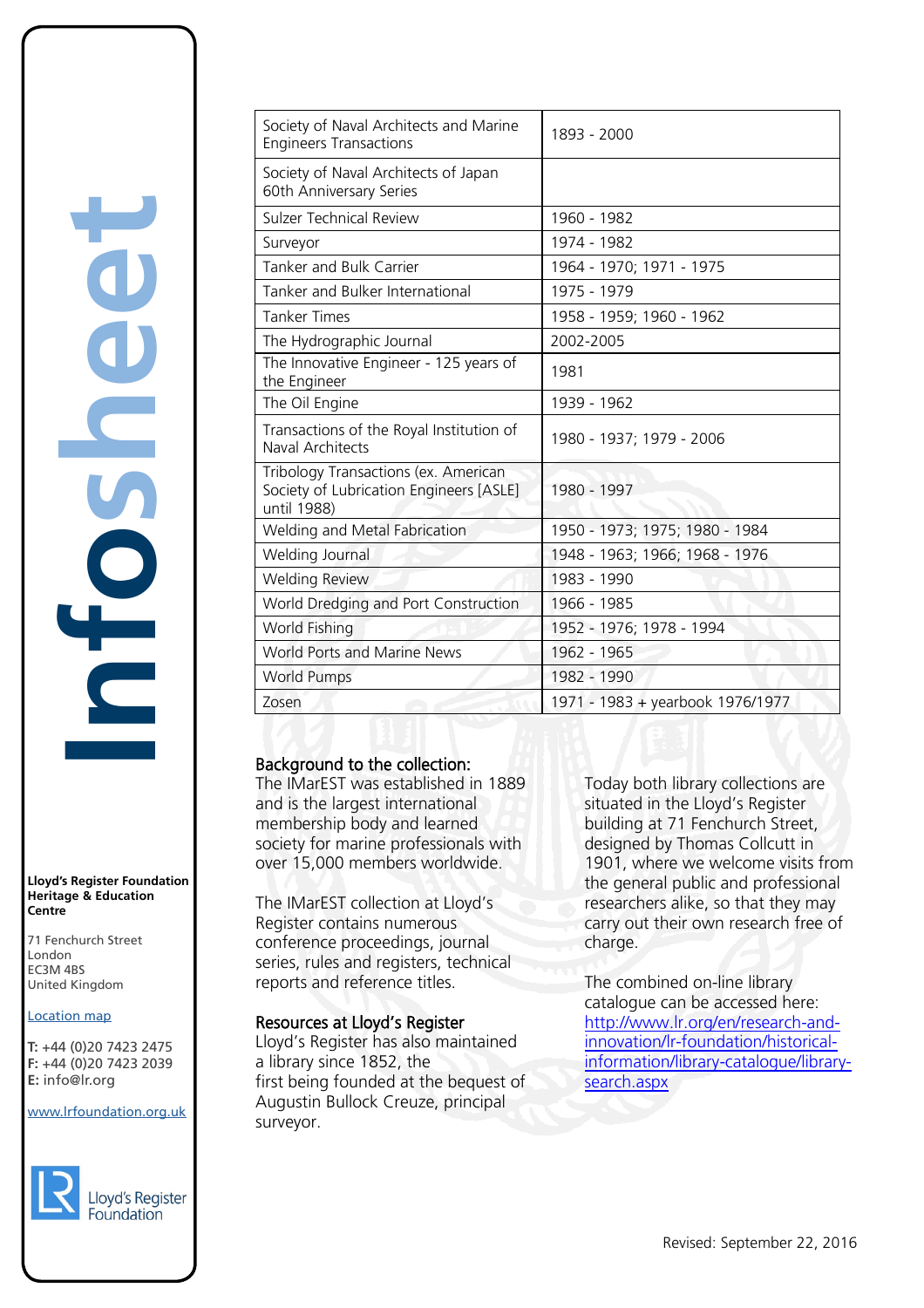**Infosheet** rd's Register Foundat<br>
itage & Education<br>
tre<br>
Eenchurch Street<br>
don<br>
M 4BS<br>
ted Kingdom<br>
ation map<br>
44 (0)20 7423 2475<br>
44 (0)20 7423 2039<br>
nfo@lr.org

**Lloyd's Register Foundation Heritage & Education Centre**

71 Fenchurch Street 7 Thematen Server<br>London EC3M 4BS United Kingdom EC3M 4BS

### **Location map**

T: +44 (0)20 7423 2475 **F:** +44 (0)20 7423 2039 Fax: +44 (0)20 7423 2039 **E:** info@lr.org  $F \rightarrow (0/20.7 + 25.205)$ 

www.lrfoundation.org.uk



Photocopying facilities are available but books cannot be borrowed. The Heritage & Education Centre is committed to ensuring the library continues to stock current titles. Researchers are asked to work with us to highlight the material they require so the collection can continue to be a primary resource that meets reader's needs.

Document delivery is available through Lloyd's Register's main Historical Research Service.

### Research Service:

The Heritage & Education Centre has provided an historical enquiry service for a number of years. Please note that this is dependent upon resources and staff availability to complete your request. We encourage people to visit the library in person where possible as they can freely access the material and get a real feel for the information available.

### Lloyd's Register Foundation London Office address:

### Lloyd's Register Foundation

Heritage & Education Centre 71 Fenchurch Street London, EC3M 4BS T: +44 (0)20 7423 2475 F: +44 (0)20 7423 2039 [www.lrfoundation.org.uk](http://www.lrfoundation.org.uk/) 

### The Heritage & Education Centre

library is open to the public from Monday to Friday between 09:30 - 12:00 and 13:00 - 16:30. Please note that we close at weekends and during public holidays. Closed between Christmas and the New Year.

### See also:

Infosheet No.10: Lloyd's Register Sources available to researchers

Infosheet No. 34: Researching the early Registers

Infosheet No. 44: Making a search using the Lloyd's Register of Ships

Infosheet No. 17: Collections of the Lloyd's Register of Ships and associated publications – UK and Ireland

Infosheet No. 46: Collections of the Lloyd's Register of Ships and associated publications – overseas

### Other Sources available to researchers:

The IMarEST continues to provide its members with Information & Knowledge Services and a virtual library online providing e-books. It also holds the Institute's own publications and some current specialist books at its Maritime Heritage & Education Centre, empowering members with marine engineering, technical and scientific knowledge.

### IMarEST London Office address:

### IMarEST

Information & Knowledge Manager Aldgate House, 33 Aldgate High Street London, EC3N 1EN T: +44 (0)20 7382 2648 F: +44 (0)20 7382 2667 E: [mic@imarest.org](mailto:mic@imarest.org)  [www.imarest.org](http://www.imarest.org/) 

Lloyd's Register Foundation, its affiliates and subsidiaries and their respective officers, employees or agents are, individually and collectively, referred to in this clause as 'Lloyd's Register'. Lloyd's Register assumes no responsibility and shall not be liable to any person for any loss, damage or expense caused by reliance on the information or advice in this document or howsoever provided, unless that person has signed a contract with the relevant Lloyd's Register entity for the provision of this information or advice and in that case any responsibility or liability is exclusively on the terms and conditions set out in that contract.